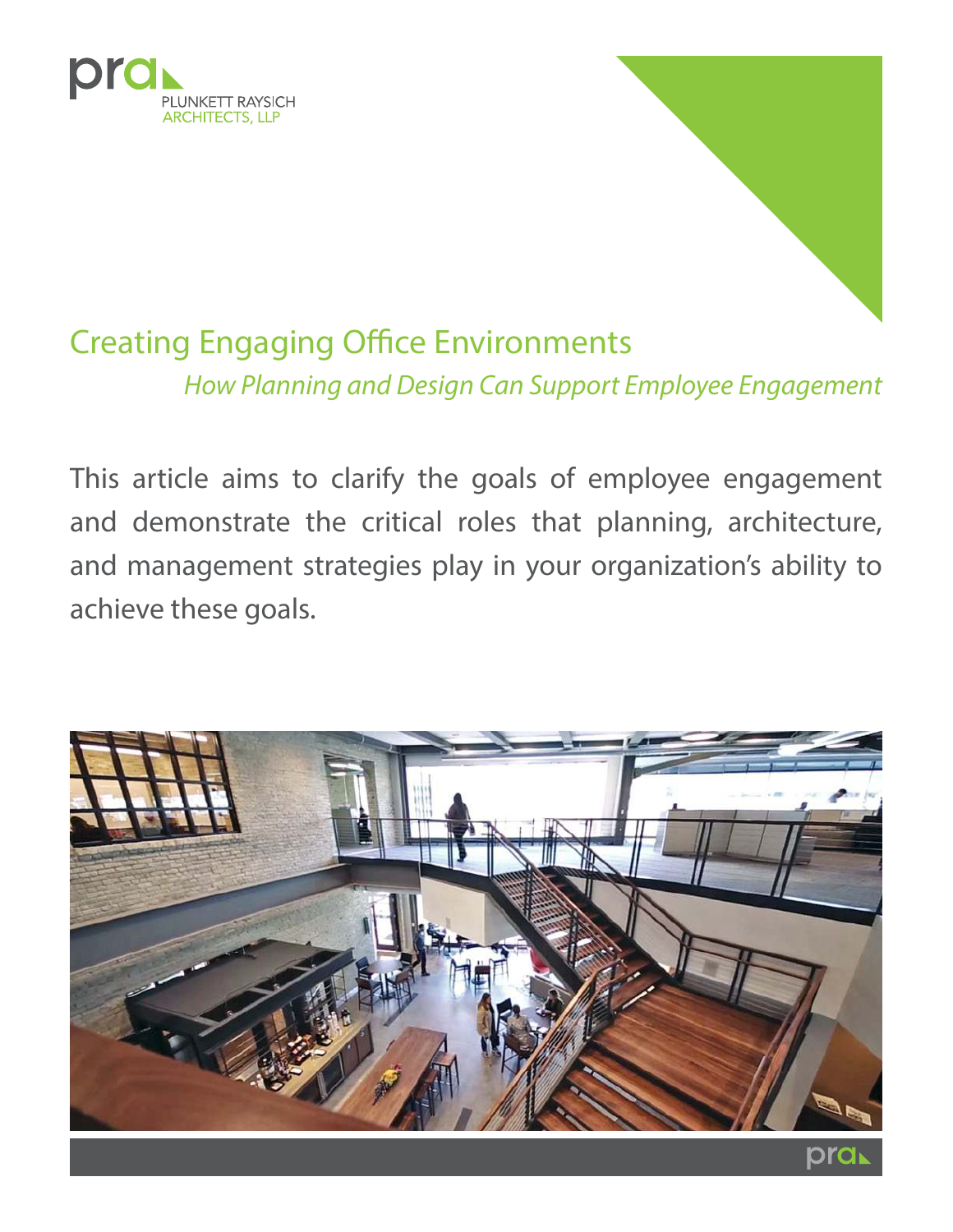### Employee Engagement

You must have engaged employees. You must drive innovation. You must attract and retain the best and the brightest from a diminishing workforce. You must foster collaboration to tap the full potential of your employees. After hearing all of these, you must be thoroughly confused.

Even as students of workplace trends and strategies, my colleagues and I in the PRA Corporate Studio sympathize with our clients who have heard all of this before but are wary of the generalized goals and unsure of the methods to achieve them. This article aims to clarify the goals while proving that you don't need to choose which of them to address. They are all closely integrated, and by successfully attacking each of them, you improve your score on all of them. We will also demonstrate that while management strategies are most important in determining your organization's ability to achieve these goals, facility planning and architecture play critical roles.

### **Background**

A recent study entitled "Employee Engagement: The Key to Improving Performance" by Solomon Markos concluded:

"Engagement is about passion and commitment - the willingness to invest oneself and expand one's discretionary effort to help the employer succeed." $_{(1)}$ 

That's heady stuff – easily recognizable as a worthy goal for any employer. Once achieved, employee engagement itself can drive innovation. But, if you look at the five most-important things an organization can do to foster engagement, you see that "collaboration" is third on the list:

- 1. Align work efforts with strategy
- 2. Empower employees
- 3. Promote and encourage teamwork and collaboration
- 4. Help people grow and develop
- 5. Provide support and recognition when appropriate  $(2)$

Thus, the thesis that all four of the above goals are interrelated and co-dependent. Having the best and the brightest employees to work with is critical, but placing them in collaborative environments can contribute to employee engagement and innovation.

But we all know it's not that simple. A 2014 study of the global workforce demonstrated that base pay, job security, and career advancement opportunities are still the top three reasons employees cited for job satisfaction.<sup>(3)</sup> We believe that once these basic needs are met, employers looking for competitive advantages have a plethora of strategies to reach the next level of success. The challenge is to sort through them, choose wisely, and then manage these strategies effectively over time; adapting, tweaking, jettisoning - whatever it takes - to keep the team performing at peak effectiveness.

### **Case Study**

To demonstrate how we helped one of our clients navigate this challenge, we will examine the new Bader Rutter headquarters in Milwaukee, Wisconsin.

Bader Rutter (BR) is a business marketing agency previously located in a suburb west of Milwaukee. Since creativity and innovation are so critical to the success and growth of their business, they recognized the need to make radical changes to their physical environment – where it was located, what it felt like, how it functioned – if they were to compete for talent, cultivate engaged employees, increase collaboration, and drive innovation.

Their first step was to move out of the building they had occupied for many years in a remote office park and relocate to downtown Milwaukee. They chose to become the major tenant in a new office building composed of a 100-year-old manufacturing building coupled with a new, modern addition. The new office would accommodate 260 employees in approximately 60,000 RSF on 2 ½ floors.

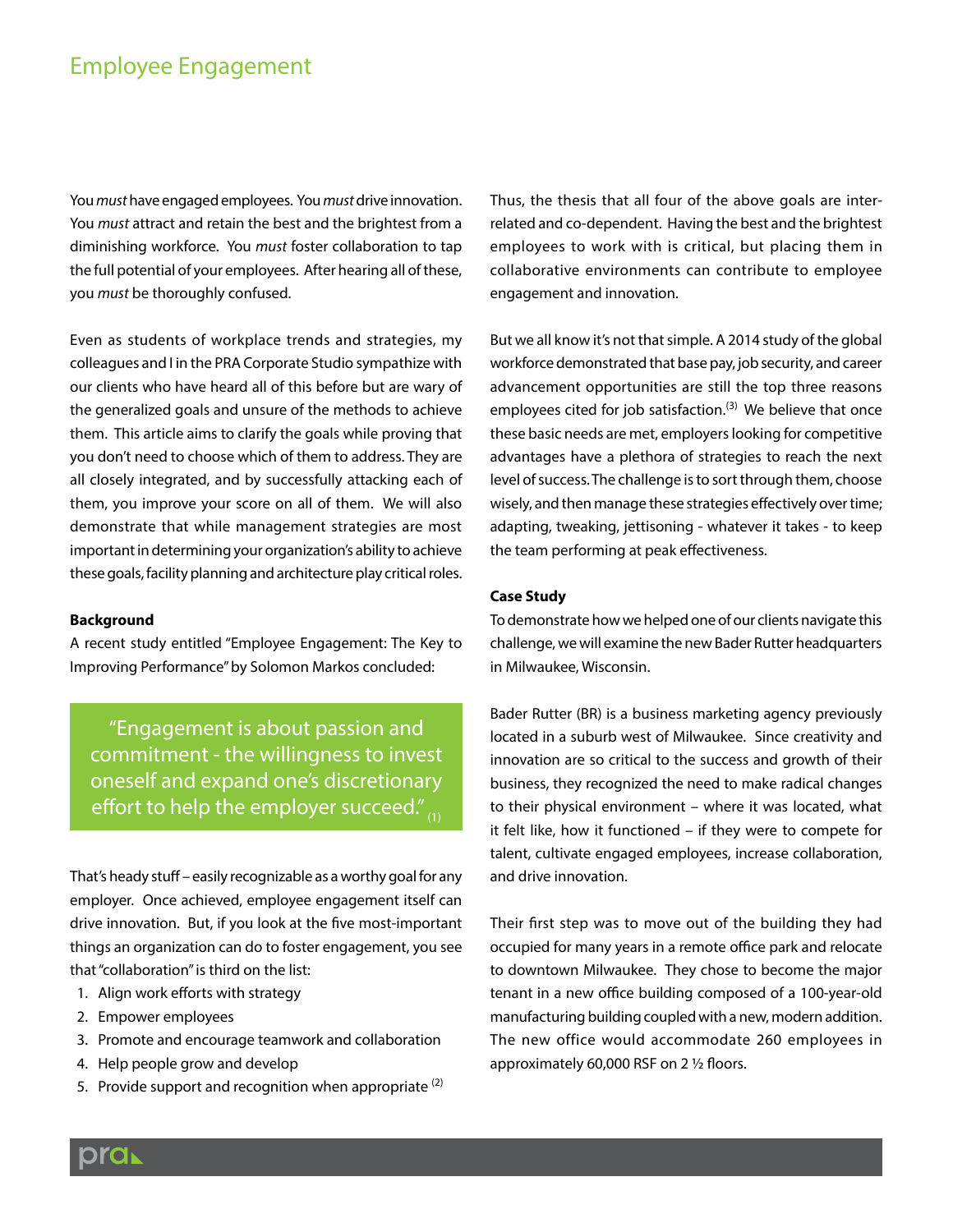Their primary goals for the space should sound familiar:

- 1. Attract and retain the best and the brightest employees
- 2. Increase collaboration and cross-pollination.
- 3. Become the premier business marketing agency in the world.

The third one may not sound exactly familiar, but if you substitute your line of business into the sentence, you can likely hear yourself saying it. It also implies that there is something amazing about the company that distinguishes it from every competitor – something innovative that their clients can find nowhere else.

### **Creating the Anti-Office**

Our approach to the first goal above was inspired by the belief that employers looking to increase engagement of current employees or attract the best prospective employees should start by offering a consumer-like experience for everyone. Many companies still create "front-of-house" or client experience areas that differ significantly in quality and attention to detail from the "back-of-house" employee areas. Innovative companies strive to treat their current and prospective employees the way they treat their clients. At BR,

that goal led to the creation of an environment patterned on a boutique hotel, and in doing so, made the staff feel like there was no place they would rather be. Shortly after opening, one visitor summed up what the BR staff have been hearing a lot:

## "I didn't know if this was a hotel or an office!"

Key elements that contribute to the accomplishment of this goal:

- Creation of a standing height "Concierge Desk" in lieu of a Reception Desk (First impressions count!)
- Locating a large, two-story coffee bar in the center of the plan, complete with a central communal table, lounge and bar height furniture, and a riverside fireplace



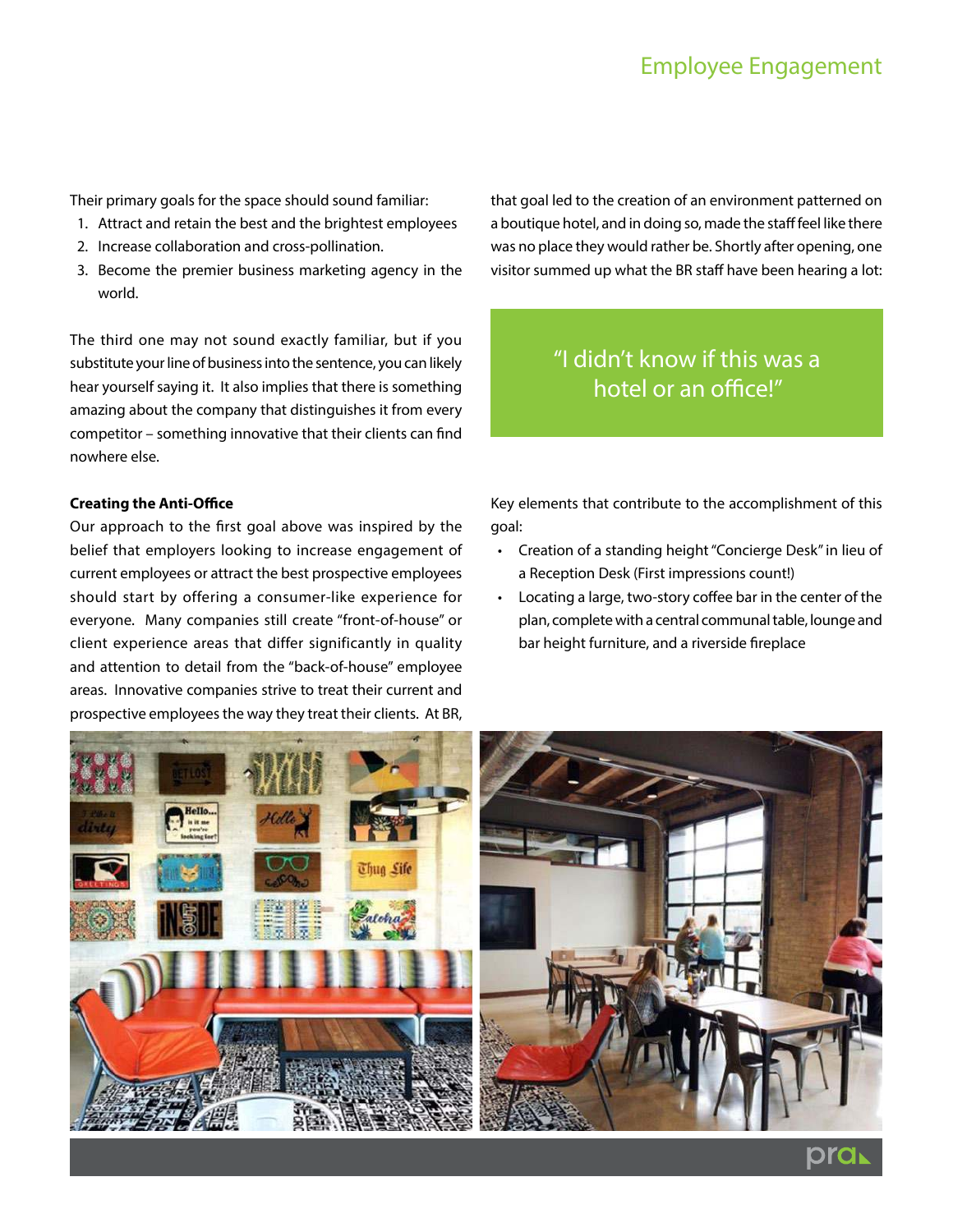### Employee Engagement

- Work stations arranged in 120-degree pods in lieu of grids, with lounge seating dispersed throughout
- Lighting fixtures and levels more typically found in hospitality environments, including dimmable suspended discs, floor lamps, and decorative pendants

#### **Collaboration that WORKS**

There is not a business leader alive today who hasn't heard that collaboration is the key to success for their business. We're told that knowledge workers require it, Millenials demand it, and everyone is doing it. But collaboration literally isn't for everyone, and if poorly implemented, it can in fact be counterproductive. In their 1995 book, "The Knowledge Creating Company", Ikujiro Nonaka and Hirotaka Takeuchi described the four modes of the knowledge based worker:

- 1. Focusing
- 2. Collaborating
- 3. Learning
- 4. Socializing

A successful business needs to recognize these four modes and provide the correct quantity and location of spaces suited for each of them, sometimes depending on the type of work in a particular department, (ie. Accounting vs. Creative), and sometimes based on the requirements of different individuals. (ie. Introverts and Extroverts.) At BR, we addressed this issue with the following design solutions:

- A 90% reduction in the number of enclosed offices, including the elimination of offices for the President and the CEO
- The creation of "Neighborhoods" of no more than 15 open workstations with 42" partitions
- The creation of small group collaboration spaces, screens and other barriers between the Neighborhoods to mitigate distractions
- In addition to a large, divisible Training Room, 4 War Rooms, and 5 client facing conference rooms, 1 dedicated conference room per department and one 1-2 person Focus Room per every 5000 sf. was provided, ensuring space for focus time if and when anyone needs it



• Creation of a central Work Café with a monumental stair and an indoor/outdoor space called the "Backyard" to encourage chance interactions, socializing, and collaboration, and even individual focused work in a more social setting

### **Walls that Speak**

Bader Rutter is a communications company. Their business revolves around the use of words, images, and sounds to communicate something important about their clients' goods or services. To stay fresh and relevant, they create and innovate every day. To support this reality, their new space needs to be a canvas for their art – a three dimensional and changeable expression of what they do and who they are. The decision to use the boutique hotel as our "muse" for the space infused a strong message into the space, but there were many other